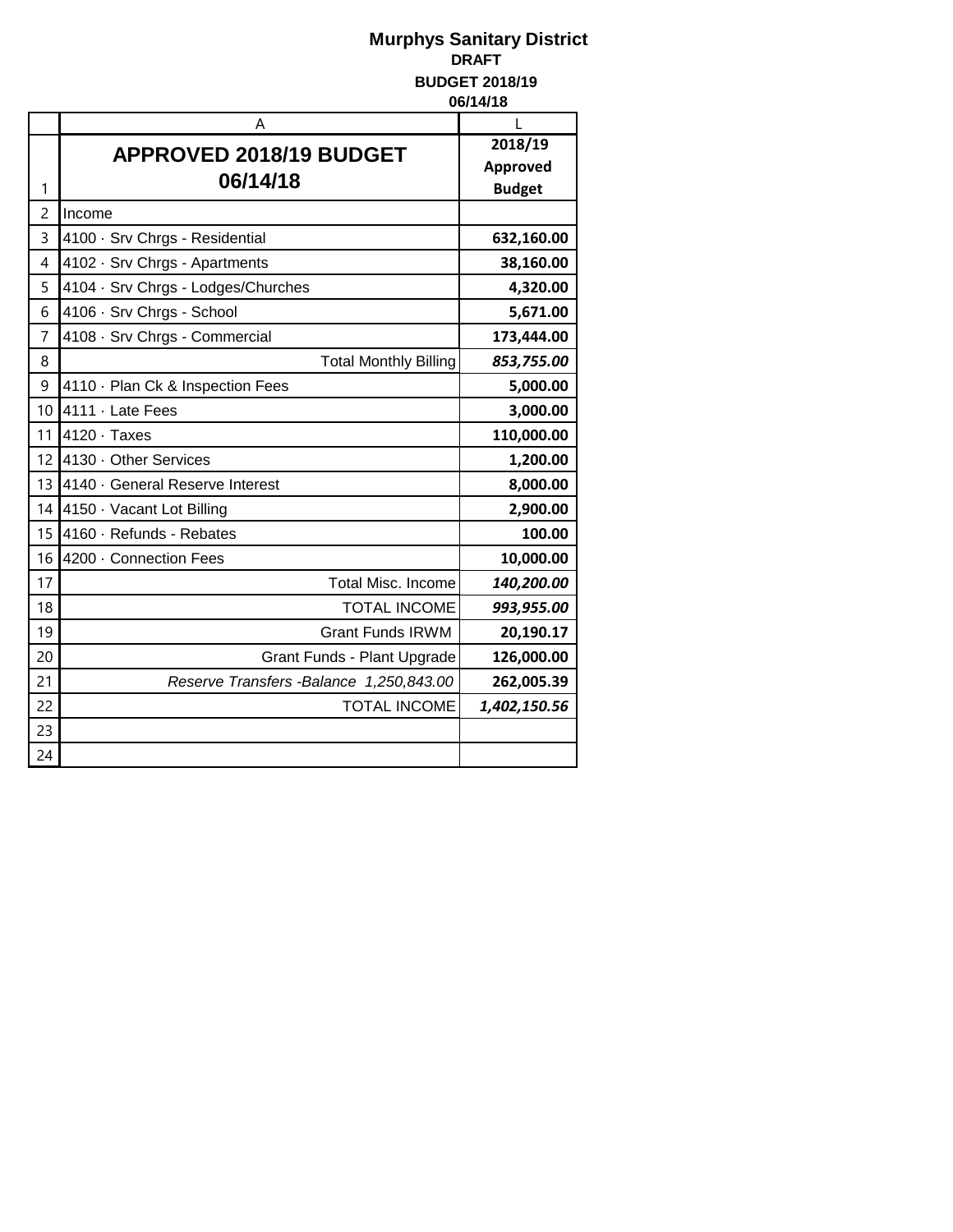|    | Α                                         | L               |
|----|-------------------------------------------|-----------------|
|    | APPROVED 2018/19 BUDGET                   | 2018/19         |
|    | 06/14/18                                  | <b>Approved</b> |
| 1  |                                           | <b>Budget</b>   |
| 25 | Wages                                     |                 |
| 26 | 5001.00 · Wages - Operations              | 162,240.00      |
| 27 | 5001.50 Wages - Administration            | 107,010.00      |
| 29 | 5002.00 Overtime - Operations             | 6,000.00        |
| 30 | 5002.50 · Overtime - Office               | 500.00          |
| 31 | 5005.00 · On-Call Comp - Operations       | 5,200.00        |
| 32 | <b>Total Wages</b>                        | 280,950.00      |
| 33 | <b>Employee Benefits</b>                  |                 |
| 34 | 5010.00 · Health Insurance - Operations   | 79,200.00       |
| 35 | 5010.50 · Health Insurance Administration | 26,400.00       |
| 36 | 5015.00 Accrued Vacation - Operations     | 3,160.00        |
| 37 | 5015.50 Accrued Vacation - Administration | 1,500.00        |
| 38 | 5020.10 · CalPERS Retirement - Catch up   | 6,500.00        |
| 39 | 5020.00 · CalPERS Retirement - Operations | 11,611.14       |
| 40 | 5020.50 · CalPERS Retirement - Admin      | 5,716.34        |
| 41 | <b>Total Employee Benefits</b>            | 134,087.48      |
| 42 |                                           | 415,037.48      |
| 43 | <b>PR Taxes</b>                           |                 |
| 44 | 5030.50 · FICA-Medicare                   | 29,555.78       |
| 45 | 5050.00 · State EDD - Operations          |                 |
| 46 | 5050.50 · State EDD - Administration      |                 |
| 47 | <b>Total PR Taxes</b>                     | 29,555.78       |
| 48 | <b>Workers' Compensation</b>              |                 |
| 49 | 5040.00 Workers' Comp - Operation         | 19,000.00       |
| 50 | 5040.50 · Workers' Comp - Administration  | 800.00          |
| 51 | Total Workman's Comp                      | 19,800.00       |
| 52 | <b>TOTAL EMPLOYEE</b>                     | 464,393.26      |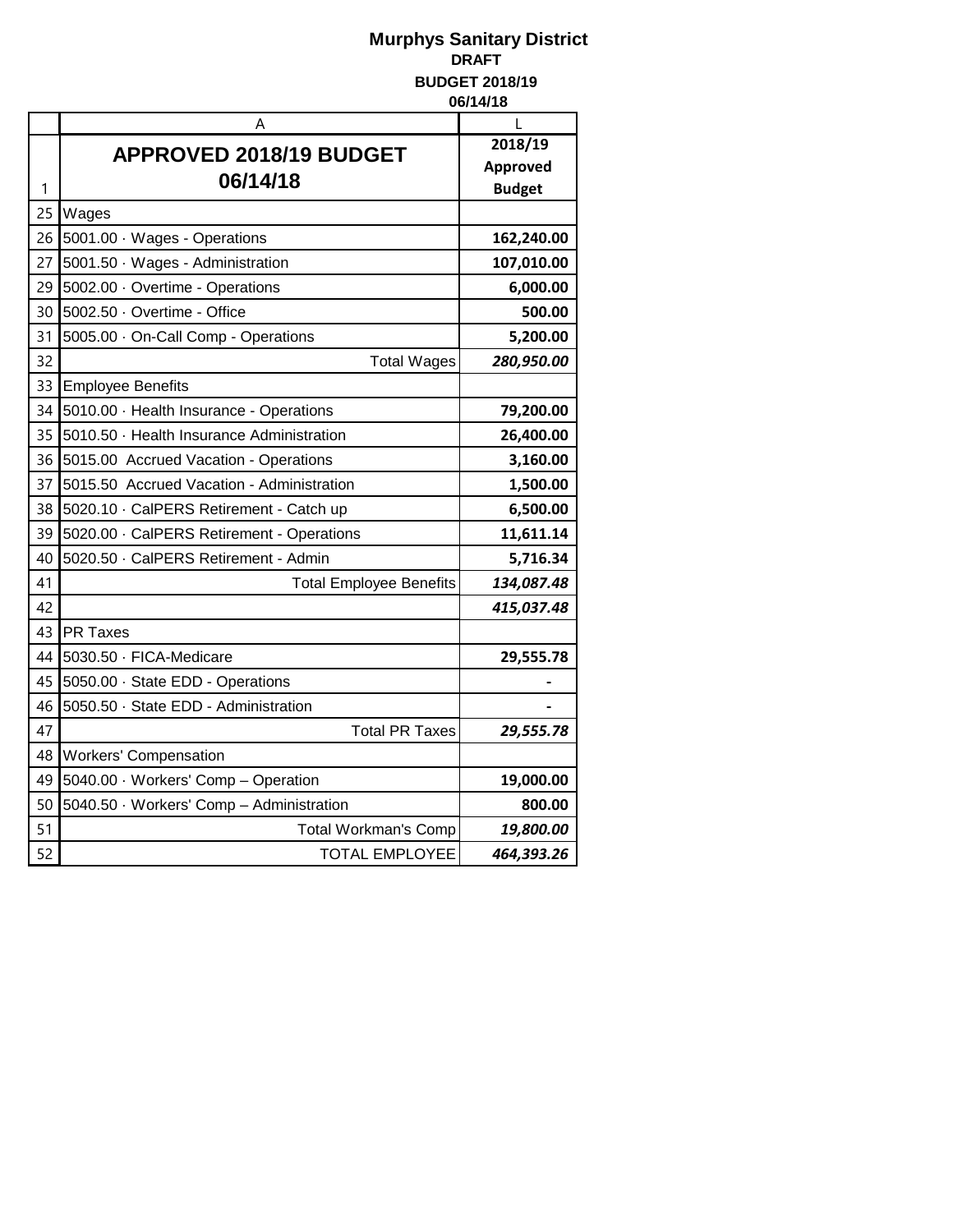|    | Α                                                     | L                                    |
|----|-------------------------------------------------------|--------------------------------------|
| 1  | <b>APPROVED 2018/19 BUDGET</b><br>06/14/18            | 2018/19<br>Approved<br><b>Budget</b> |
| 53 | <b>OPERATIONS - Maint &amp; Repairs - Other</b>       |                                      |
| 54 | 6001.10 · R&M - Collection -                          | 3,000.00                             |
| 55 | 6001.20 · R&M - Treatment                             | 5,000.00                             |
| 56 | 6002.40 · R&M - Truck                                 | 4,000.00                             |
| 57 | 6003.40 · R&M - Tractor                               | 1,000.00                             |
| 58 | 6004.40 · R&M -Trailer pump                           | 500.00                               |
| 59 | 6005.40 · R&M - Hydro Equipment                       | 1,500.00                             |
| 60 | 6006.40 · R&M - Sml Tools & Equipment                 | 1,000.00                             |
| 61 | Total Maint & Repairs - Other                         | 16,000.00                            |
| 62 | <b>OPERATIONS - Supplies</b>                          |                                      |
| 64 | 6010.00 · Equipment Rental                            | 500.00                               |
| 65 | 6011.00 · Gas-Oil-Fuel                                | 6,000.00                             |
| 67 | 6012.10 · Supplies - Collection                       | 2,000.00                             |
| 69 | 6012.20 · Supplies - Treatment                        | 35,000.00                            |
| 70 | 6013.00 · Safety Supplies -                           | 500.00                               |
| 72 | 6014.00 · Small tools - Equipment-Power Snake 2018/19 | 3,000.00                             |
| 73 | 6015.00 · Uniforms                                    | 2,800.00                             |
| 74 | <b>Total Supplies</b>                                 | 49,800.00                            |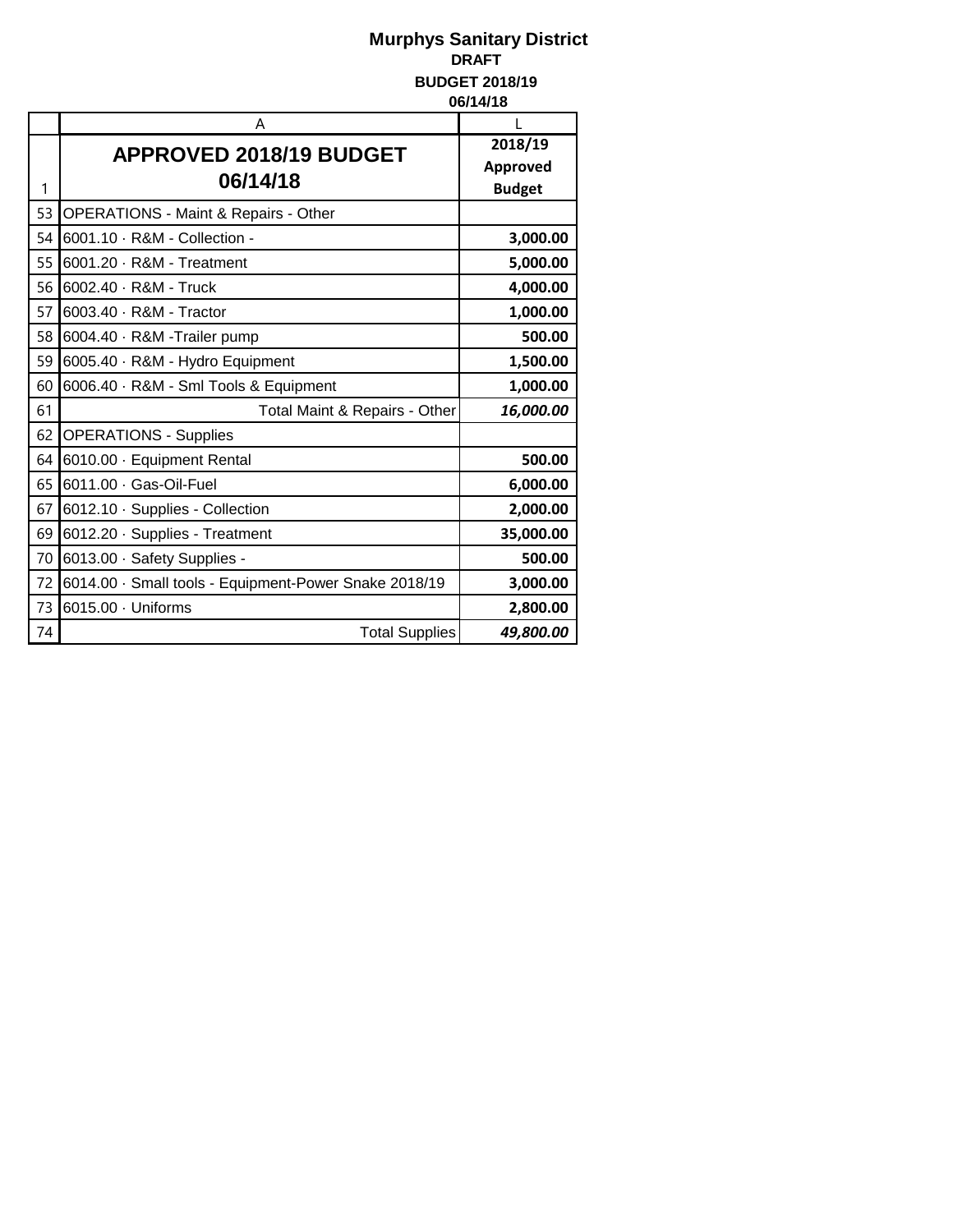|    | Α                                       | L             |
|----|-----------------------------------------|---------------|
|    | APPROVED 2018/19 BUDGET                 | 2018/19       |
|    | 06/14/18                                | Approved      |
| 1  |                                         | <b>Budget</b> |
| 75 | <b>OPERATIONS - Utilities</b>           |               |
| 76 | 6021.10 · Electric - Water              | 14,500.00     |
| 77 | 6021.20 · Electric - Water              | 24,000.00     |
| 78 | 6022.00 · Telephone - Cell - Internet   | 5,500.00      |
| 79 | <b>Total Utilities</b>                  | 44,000.00     |
| 80 | <b>OPERATIONS - Other</b>               |               |
| 81 | 6031.20 · Education Operations          | 3,000.00      |
| 82 | 6032.20 · Research - Monitoring         | 26,000.00     |
| 83 | 6033.00 Answering Service               | 1,980.00      |
| 84 | 6034.00 · Alarm\Security                | 3,600.00      |
| 85 | 6036.20 · Bio solids Management         |               |
| 86 | <b>Total Other</b>                      | 34,580.00     |
| 87 | <b>ADMINISTRATION - Rents - Leases</b>  |               |
| 88 | 7050.10 · Rents & Leases - Collection   | 720.00        |
| 89 | 7050.50 · Rents & Leases                | 7,920.00      |
| 90 | <b>Total Rents - Leases</b>             | 8,640.00      |
| 91 | <b>ADMINISTRATIVE - Supplies</b>        |               |
| 92 | 7011.00 · Office Supplies - Operations  | 1,500.00      |
| 93 | 7011.50 · Office Supplies - Admin       | 5,000.00      |
| 94 | 7012.50 · Postage                       | 2,800.00      |
| 95 | 7013.50 · Printing - Customer Outreach  | 200.00        |
| 96 | 7014.00 - Publications - Operations     | 200.00        |
| 97 | 7015.50 · Office Equipment - New Copier | 7,000.00      |
| 98 | <b>Total Supplies</b>                   | 16,700.00     |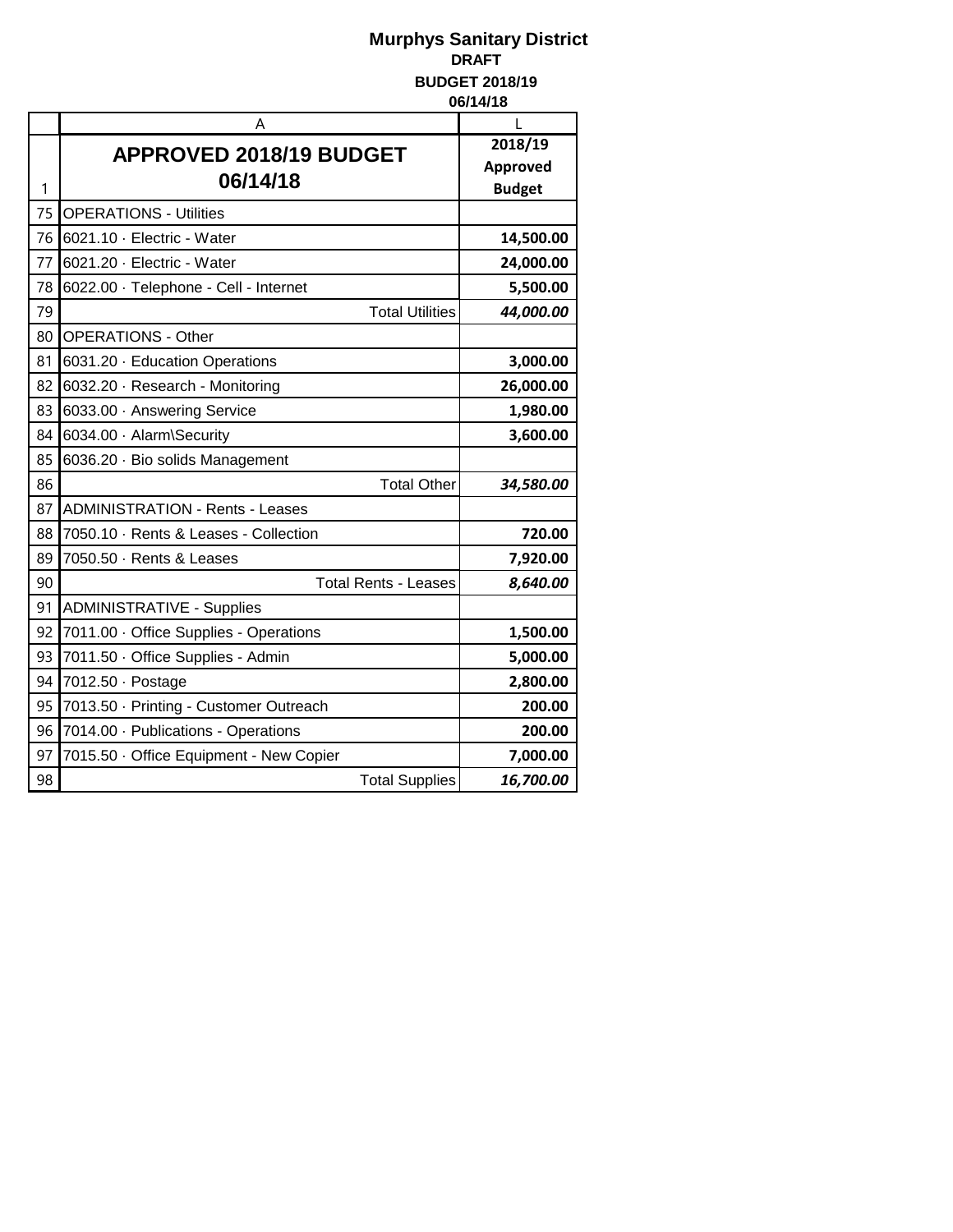|     | А                                                   | L               |
|-----|-----------------------------------------------------|-----------------|
|     | APPROVED 2018/19 BUDGET                             | 2018/19         |
|     | 06/14/18                                            | <b>Approved</b> |
| 1   |                                                     | <b>Budget</b>   |
| 99  | <b>ADMINISTRATIVE - Utilities</b>                   |                 |
|     | 100 7021.50 · Electric - Water                      | 1,800.00        |
|     | 101 7022.50 · Telephone-Internet Access             | 3,000.00        |
| 102 | <b>Total Utilities</b>                              | 4,800.00        |
|     | 103 ADMINISTRATIVE - Other                          |                 |
|     | 104 7030.50 · Bank Charges                          | 100.00          |
|     | 105 7031.50 County Lien Costs - Mileage             | 1,000.00        |
|     | 107 7034.50 · Education                             | 3,000.00        |
|     |                                                     |                 |
|     | 108 7035.50 Memberships                             | 16,000.00       |
|     | 109 Grant Expenses                                  |                 |
| 110 | <b>Total Other</b>                                  | 20,100.00       |
|     | 111 ADMINISTRATIVE - Insurance                      |                 |
|     | 112 7040.50 Liability Ins                           | 19,100.00       |
| 113 | <b>Total Insurance</b>                              | 19,100.00       |
|     | 114 ADMINISTRATIVE - Professional                   |                 |
|     | 115 7051.50 · Professional-Legal Services Ordinance | 16,000.00       |
|     | 116 7052.50 Board Expenses                          | 7,950.00        |
| 117 | <b>Total Professional</b>                           | 23,950.00       |
|     | 118 ADMINISTRATIVE - License - Permits              |                 |
|     | 119 7070.00 State Permits                           | 28,000.00       |
|     | 120 7071.20 - Plan Check Permits                    | 5,000.00        |
| 121 | <b>Total License Permits</b>                        | 33,000.00       |